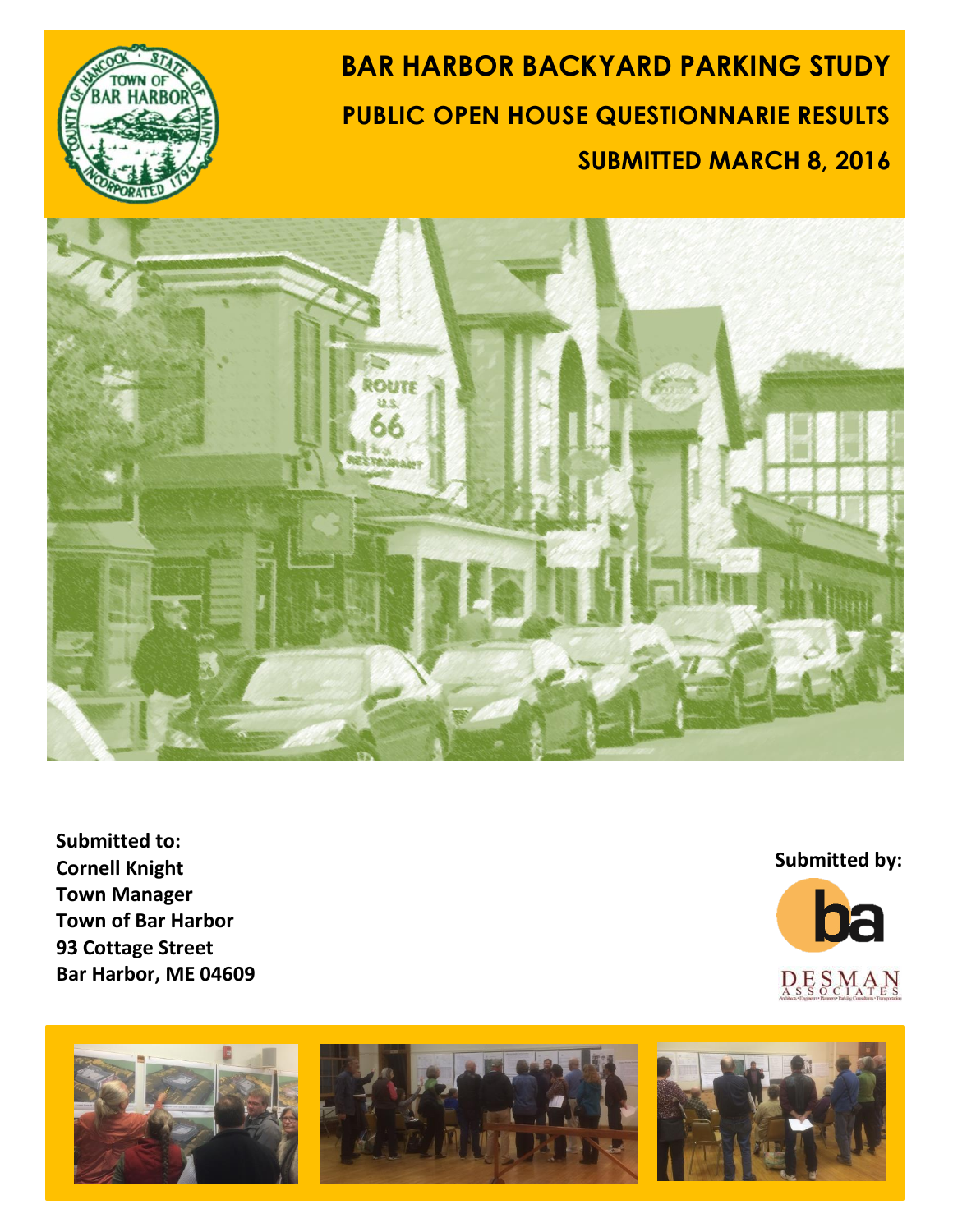

#### **Public Open House Report November 9, 2015**

An Open House type meeting was held Monday, November 9, 2015 with the purpose of providing information and obtaining comments and input from the community on the Phase 4 of the Backyard Parking Study and proposed parking garage. Prior to the meeting, the Final Report for the Feasibility Study Lot Parking Garage dated October 2015 was made available on the Bar Harbor Town's website for review by the public. All previous presentations made to the Town as well as the presentation from the Open House have been available to the public through the Town's website. The Open House started with a short presentation that provided an overview of all previous efforts and the framework for the Open House. Surveys and Comment Cards were provided to all in attendance at the meeting, online and with the Town of Bar Harbor's staff. The period to submit surveys closed December 15, 2015. A total of 51 surveys were received. Participants sometimes did not answer the question or provided multiple answers to others. Below is a summary of the general observations from the survey results.

#### **Survey Results Summary Observations**

- Most responses (78%) came from participants from the 52 to 74 age group. (18%) were in the category of 35-54 age groups.
- Most (82%) of the participants live in the Town or within a mile of the Town limits.
- 45% of the participants work in the center of Town and the second largest group (37%) of participants marked "not applicable." This could reflect that there may be a considerable group of attendees that could be retired.
- Most participants (74%) travel to the center of Town on a daily basis.
- Most participants (80%) live in Bar Harbor year-round.
- A little more than half (58%) of the participants drive to the Town. 30% walk there.
- Approximately half (46%) of the participants use on-street parking. (20%) of the participants park in residential areas. The rest or (34%) of the participant's park anywhere else they can find parking.
- The majority of the participants (78%) acknowledge there is a parking problem in the center of Town during the season. (29%) of the participants stated that there was no parking problem although their comments on this question supported the issue that there is a parking problem.
- As a follow up to the parking problem question, of those that responded yes (64%) stated that it is due to a lack of parking spaces.
- Of the participants that responded that there was no parking problem when asked why not, their comments supported the lack of parking or included a description of anecdotal situations such as people being impatient in the search of a parking space, or the fact that since they walk to town, there is no problem to them as individuals. Others commented that the parking problem fluctuates depending on what is happening on the waterfront.



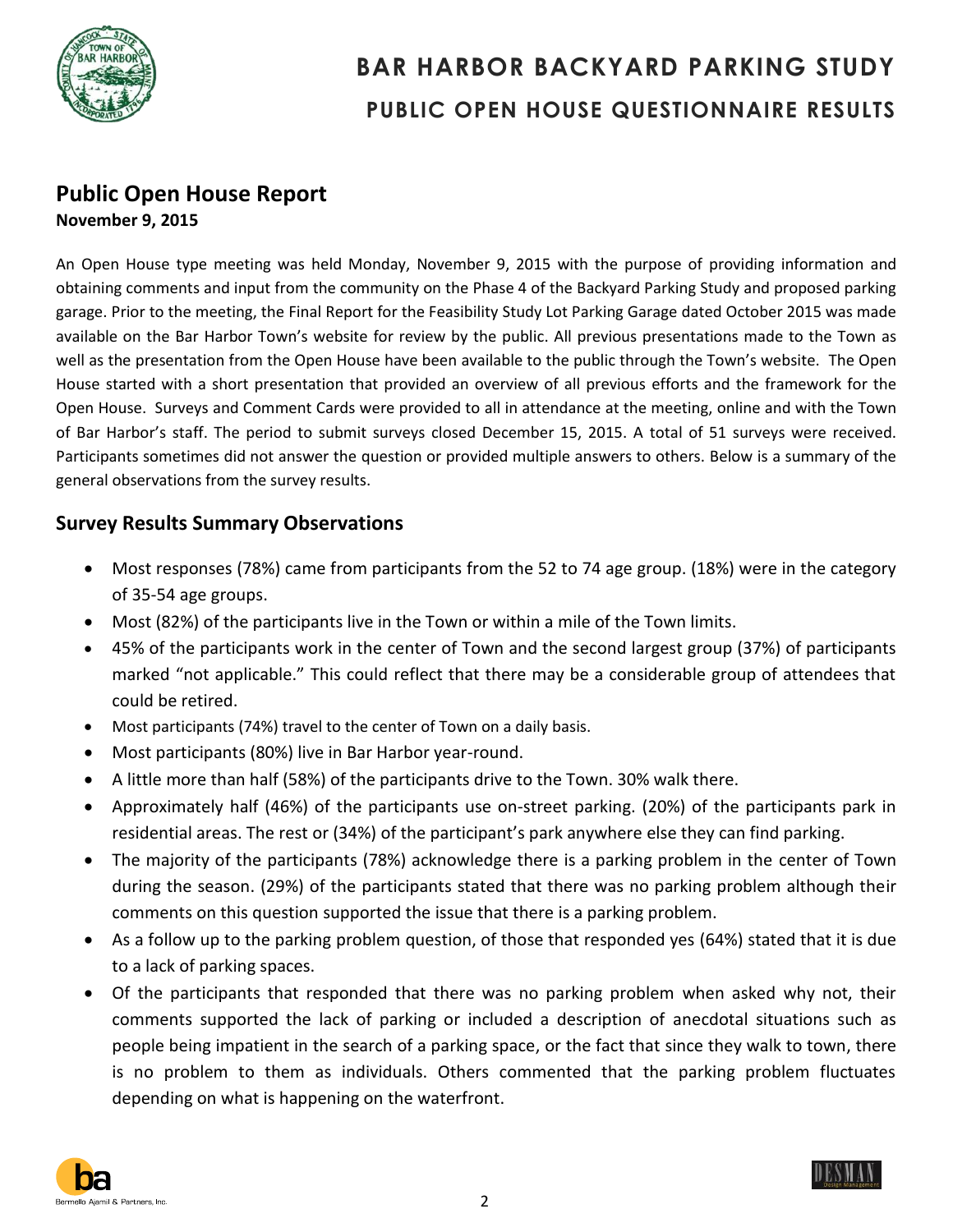

- Of the participants that responded (71) % opted for the user fee option for financing any proposed improvement.
- Of the participants that noted their preferences, (71%) chose some type of electronic meters or pay by phone meters.
- When the participants where asked as to their biggest concern with the recommendations, there was no clear majority pointing to a particular objection but the vote was split with (34%) selecting disagreement with a parking garage being the answer and (30%) pointing out concern with paying for on street parking. The other opinions were split between concerns with the design of the garage or the look of the parking meters. There were also opinions expressed, that the only place where the Town should charge for parking should be the garage.
- As far as what recommendations the participants agreed with, there was an even preference for all recommendations two being a slightly higher at (15%) for creating a no cost residential parking permit program and charging for parking in the Town's owned lots. Building the garage at the Backyard lot came in second at (14%).
- The last question was left open for suggestions as to what the Council should undertake and there was a similar ring to most of the comments:
	- $\circ$  Take a more holistic approach at the parking problem; consider multiple options; implement in phases.
	- o Provide more opportunities for the public to obtain information and provide input.

#### **Final Observations:**

- It seems that generally the information from past studies has not reached the public in spite of multiple presentations over the years.
- There is no acknowledgement that the reports evaluate different options even though the final October 15 report has a section dedicated to this evaluation.
- There is a desire that the Town look at a more holistic approach to the parking issues.
- There does not seem to be a clear understanding of user fee financing and how the parking fund would work using the revenues from metered on and off street parking and the garage and how this would fund the capital program without the use of any taxes. .
- Results were received from a not very diverse group of residents, most being in some of the highest age brackets, including retirees and residents that live in Bar Harbor all year long.

#### **Recommendations for Follow-Up Public Outreach:**

 Provide to the Town of Bar Harbor a Frequently Asked Questions (FAQ) document to be distributed through the Town and the Town's website covering most of the questions that were gathered during the Open House and the follow up comment period. This FAQ's can provide clarification to some of the issues that were raised.



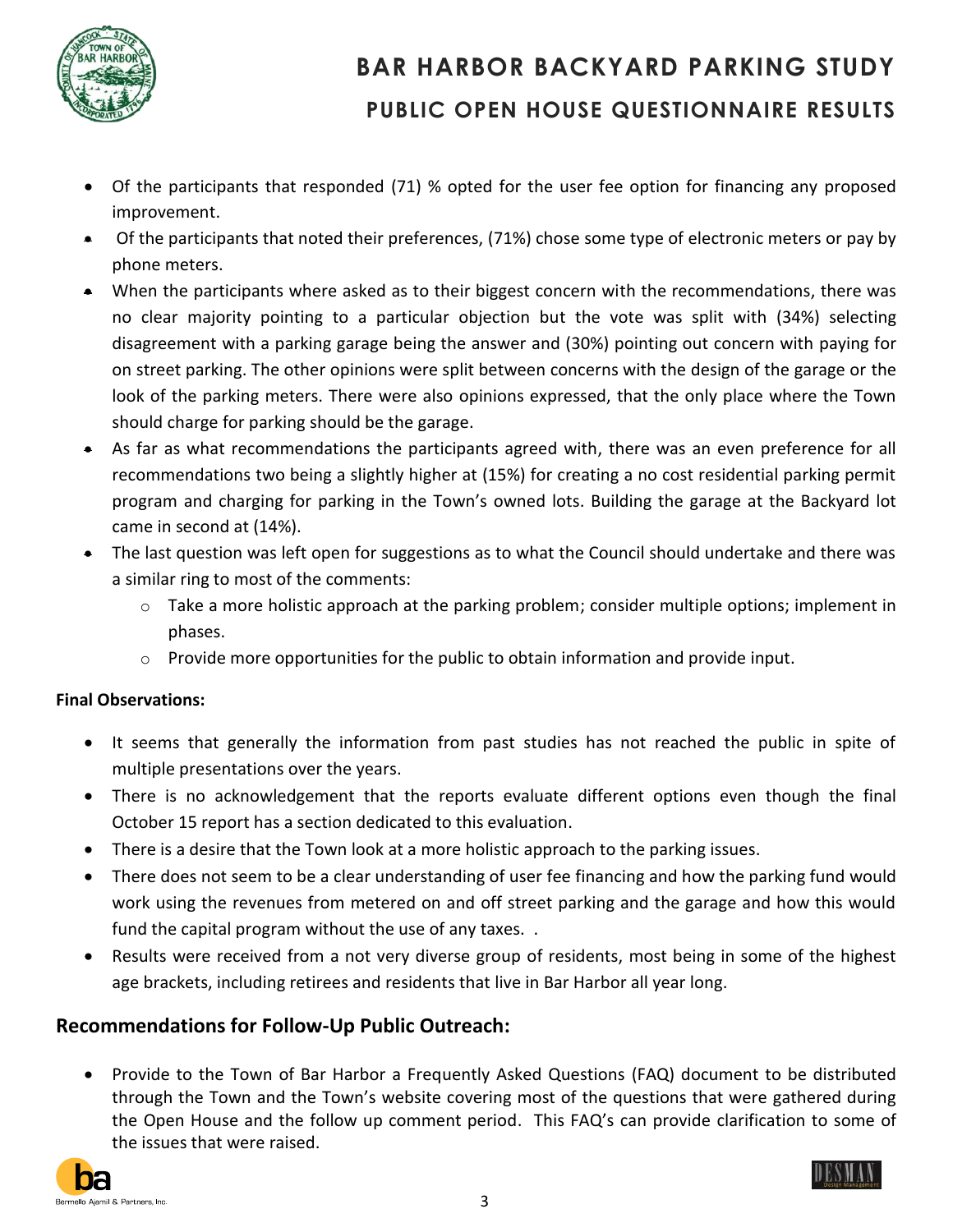

- The final recommendations should consider the implementation of a complete parking program. There has been emphasis on the garage as the recommended option since it's the only one that creates additional spaces in the center of Town, but implementation includes other programs also. Most importantly, emphasis should be given to how the creation of a parking fund, fed by user fees from the metered on and off street parking as well as the garage (not taxes), creates an opportunity for the Town of Bar Harbor to fund not only a garage but future phases of parking infrastructure improvements that can include remote/satellite options or additional streetscape within the center of Town.
- The parking program included in the final recommendations can provide a long term answer to the parking issues in Bar Harbor and the financial capacity in the future to fund other elements of a parking program.
- The Frequently Asked Questions can be the base to provide a greater degree of public involvement and understanding with an effort to a greater degree of residents and business owners and set the framework to garner public consensus.



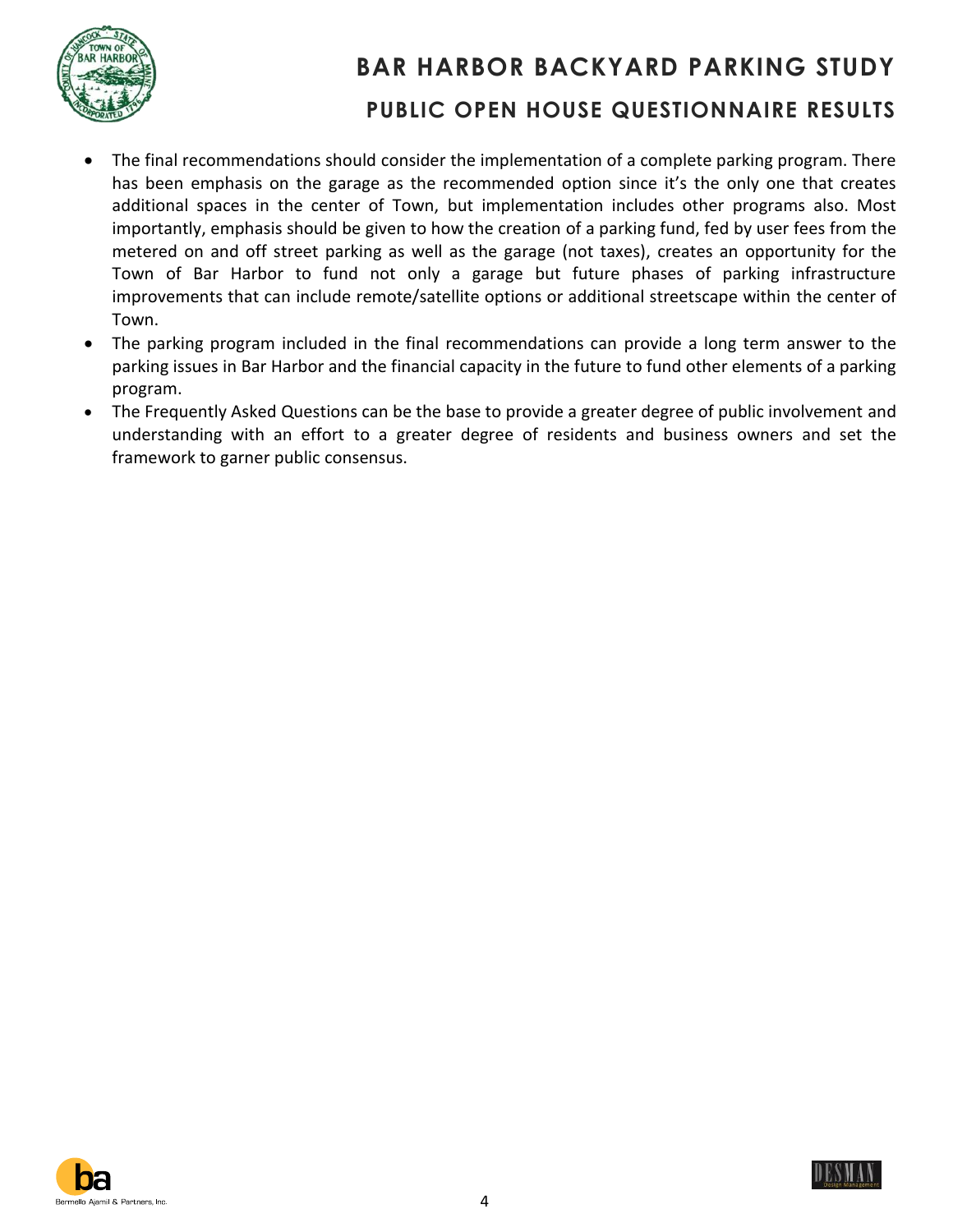

#### **Graphic Representation of Survey Results**







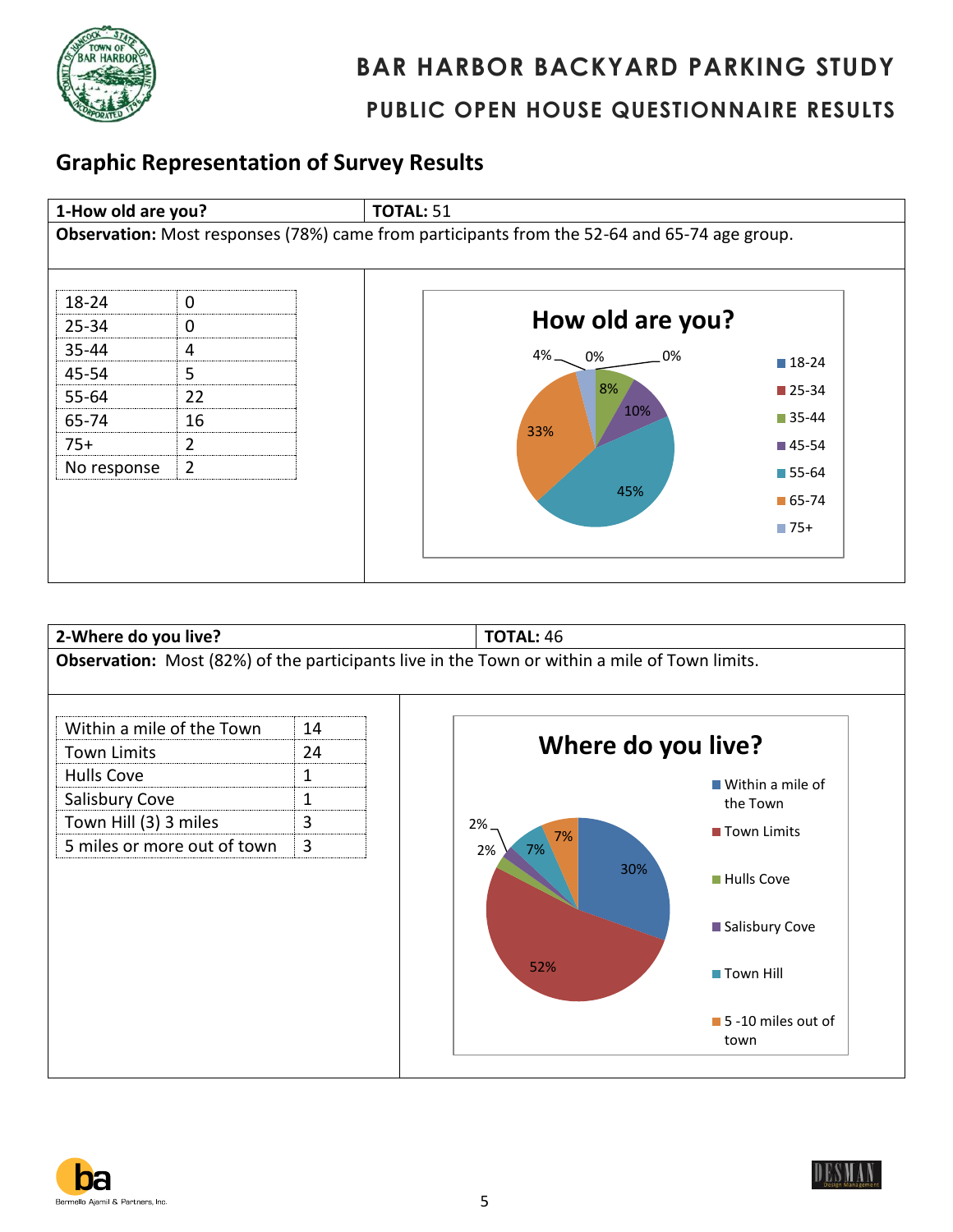







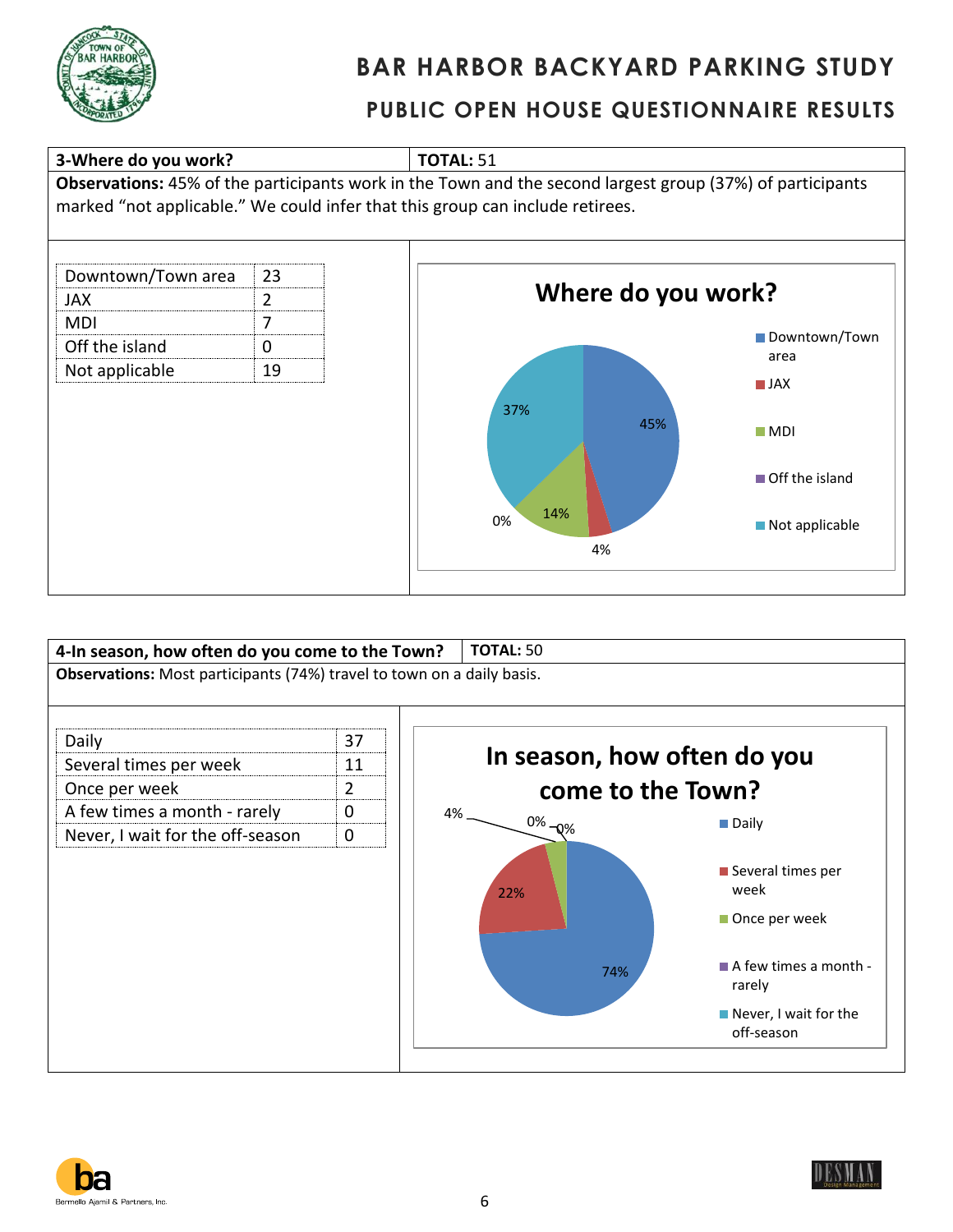







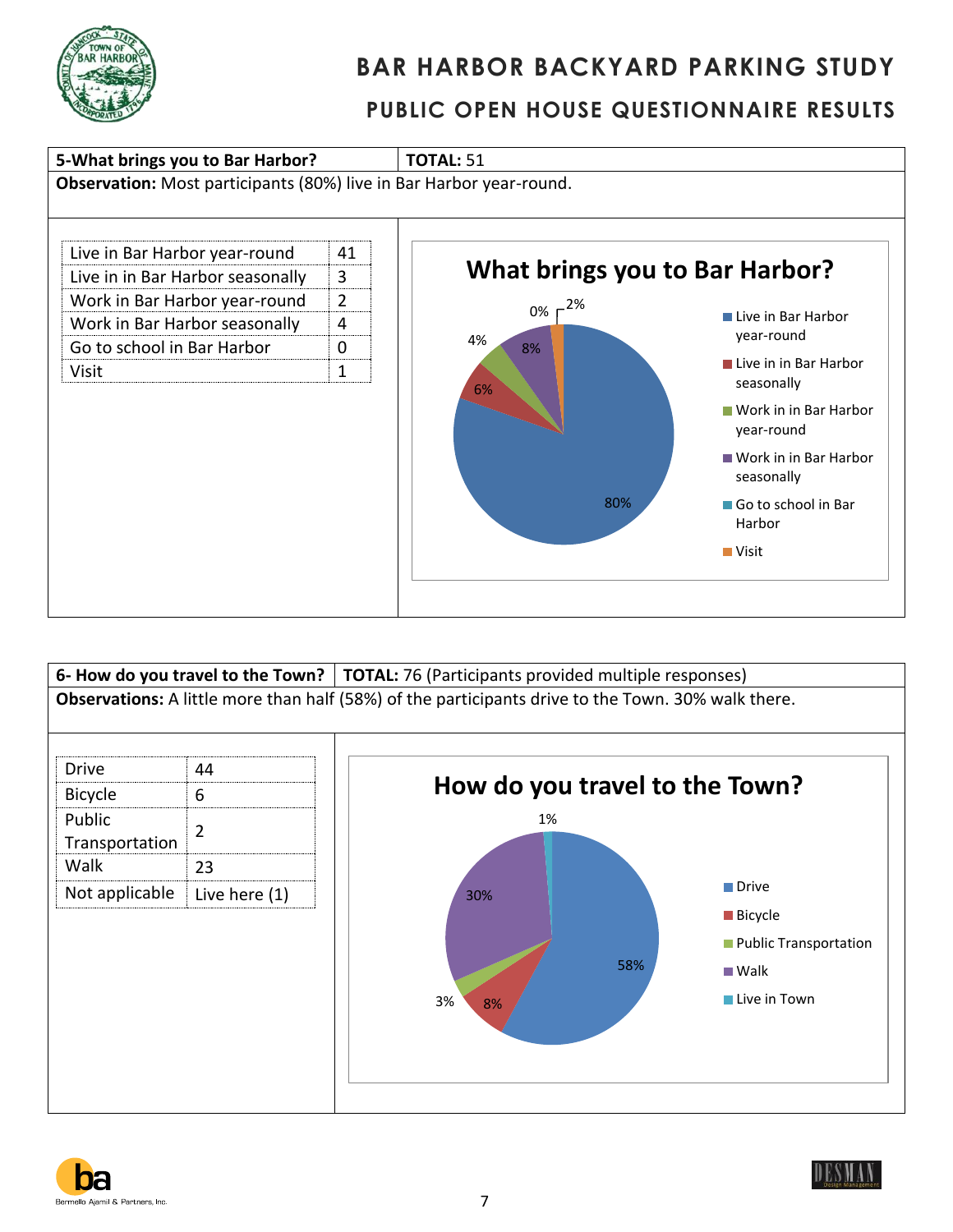

#### **PUBLIC OPEN HOUSE QUESTIONNAIRE RESULTS**

**7- If you drive, where do you park? TOTAL:** 75 (Participants provided multiple responses)

**Observations:** A little less than half (46%) of the participants use on-street parking. 20% of participants park in residential areas. The rest of the 34% of participant's park anywhere else they can find parking.

| <b>Pier Parking</b>   |    |
|-----------------------|----|
| Backyard              |    |
| <b>Police Station</b> |    |
| On-street             |    |
| <b>Grant Park</b>     |    |
| Residential Area      | 15 |

#### **Comments:**

-Secret Parking

-There is nowhere! A crisis! Banks, Hannaford's, behind fire station. At business I patronize.

- -Municipal lots
- Church when there







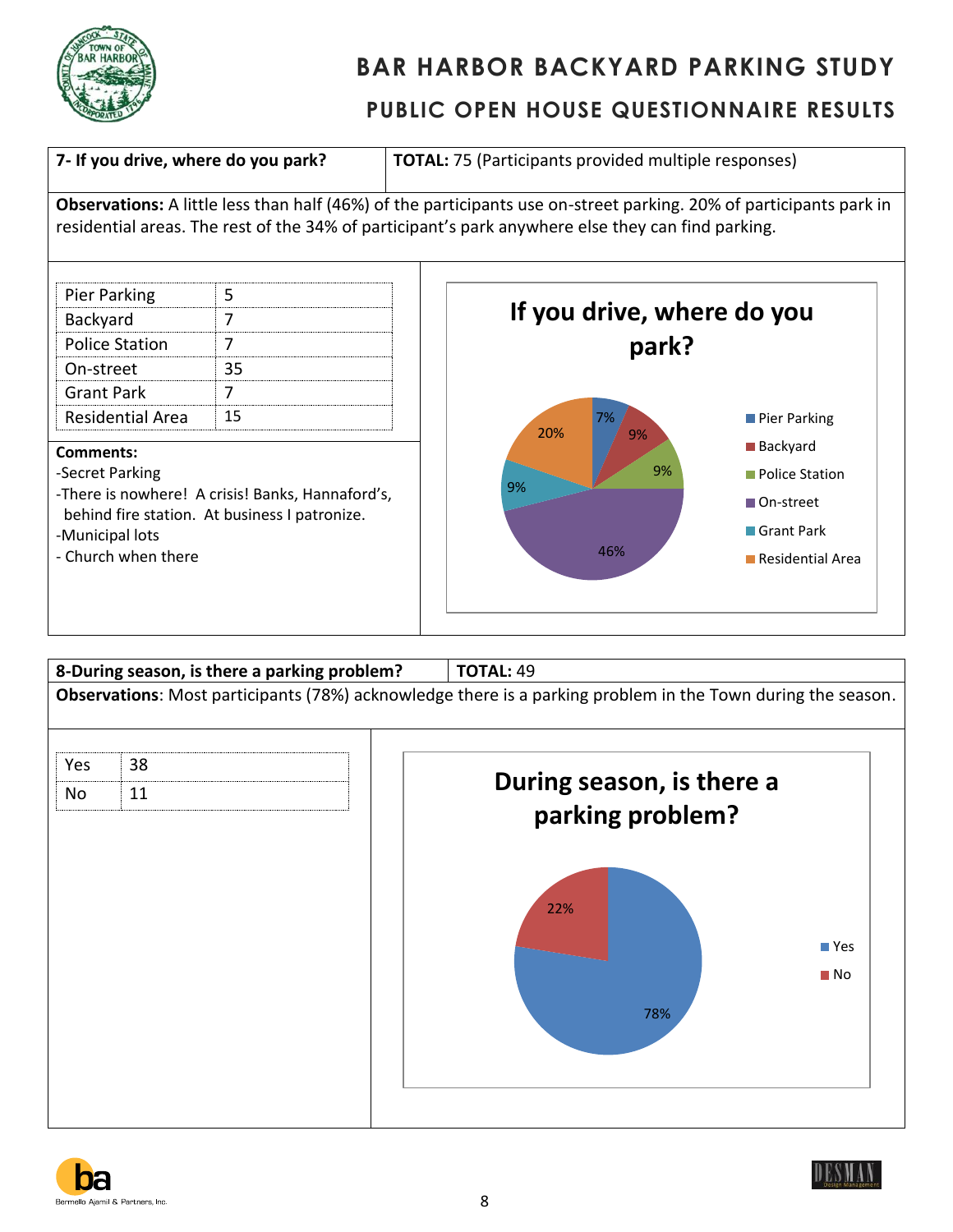

#### **PUBLIC OPEN HOUSE QUESTIONNAIRE RESULTS**



#### **Comments:**

- Hotels/motels/inns and expansions do not provide enough parking or downtown businesses don't need to provide parking.
- Large whale watch companies and tow operators don't provide enough spaces yet attract many folks. These businesses should provide out of town lots and bus people in to reduce congestions.
- Need remote parking areas with "Express" buses to Downtown in the future..
- A parking garage may be a piece of the solution, but Town should consider all possibilities.
- Not convenient public transportation from out of town. Sometimes island explorer takes over an hour.
- Atlantic Avenue gets a lot of all-day parking in season hard to get out of driveway.
- Town was not designed for the number of visitors it gets.

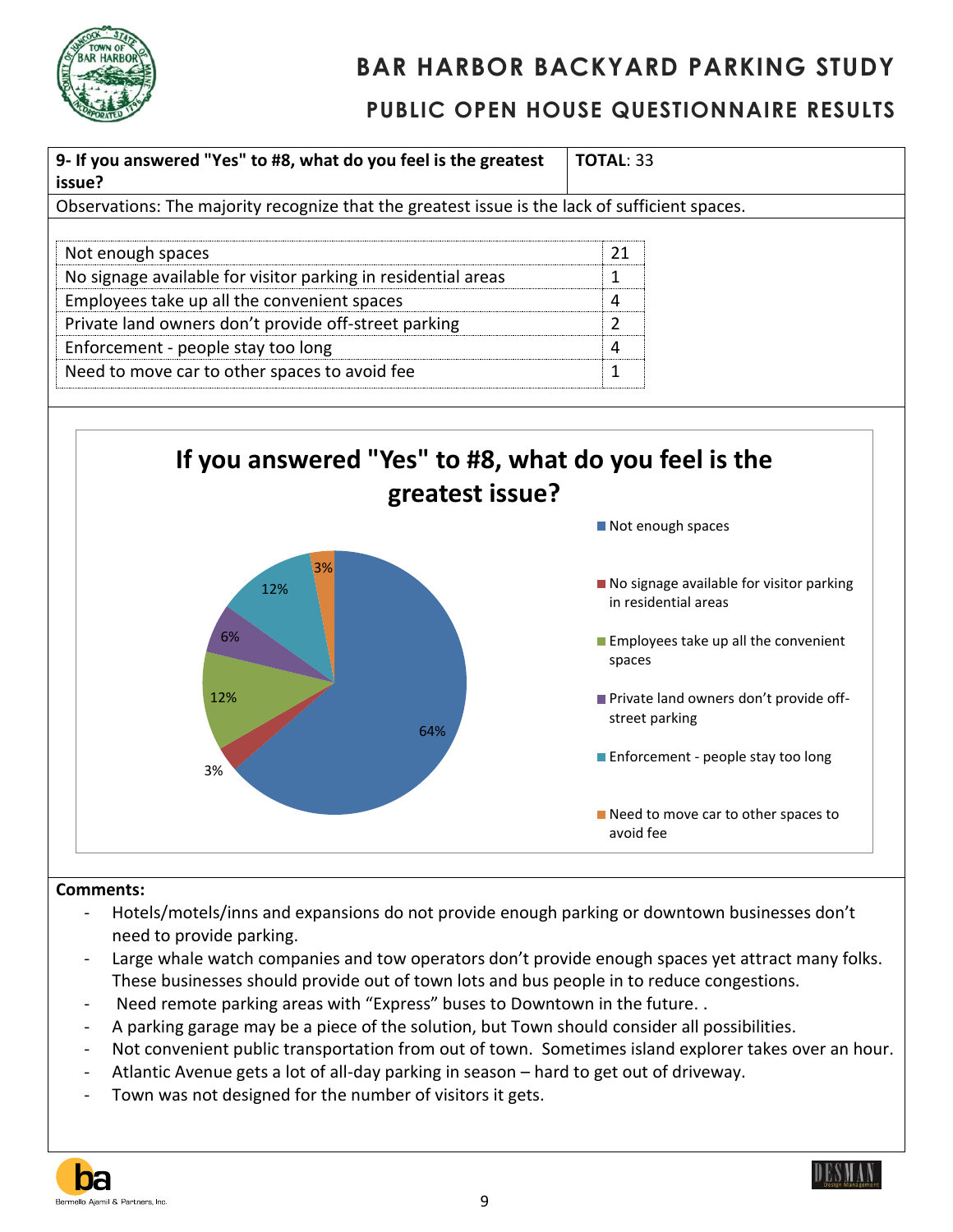

### **Continued: 9- If you answered "Yes" to #8, what do you feel is the greatest issue?**

- On-street parking spots obscure vision when trying to enter street from parking area. When entering Cottage St from Hannaford parking lot, I have to pull half way out into the street before I can see if there is traffic coming.
- It would be convenient to have a place for longer-term parking or all-day parking instead of on-street.
- If you drive to a city or major attraction, you expect to pay for parking. The Town of Bar Harbor is not obligated to provide free parking to all visitors.

#### **10-If you answered "No" to #8, why do feel there is not a problem in season? TOTAL:** 18

**Observations:** Some of the comments do support the fact that there is a problem even though the individuals answered no. There are some of anecdotal comments or opinions as what should be done about the problem.

- It's not consistent day to day depending on activities, weather, boat cruise ship visits, etc. Buses for cruise ships take up many spaces on pier and in-town.
- There is no problem for me. I walk to town.
- Always can find a spot on Roberts Ave. when needed for me and tenants.
- It is crowded in season, but I would rather have residents and visitors walk farther away from downtown to park (similar to now, for shoppers have to walk at typical Banger Mall or Maine Mall to shop in the mall than turn everything into paid parking. We will turn off visitors to Bar Harbor if we have paid parking.
- I would rather see the Gateway Center completed and/or Satellite Parking created as close to town as possible. Local employees who do not live in town can't afford to pay for parking every day.
- The question assumes more people should be accommodated without asking why.
- It is a matter of patience and also timing I don't go to town during peak hours, e.g. lunch time.
- I adjust my schedule to avoid worst times of day or the places I need to go provide their own parking. Yes, it is very crowded in-season, but I plan ahead and am willing to walk a ways. Or we park peripheral to downtown and take the bus in.
- I've never had a problem parking. These people are impatient brats who want what they want instantly.
- Park at Bank to do banking, park at Hannaford's to go grocery shopping, park on street (with some searching) to do other errands.
- We always find a spot!
- We just keep looking and always find one.
- You can find a place to park; you just might have to walk a little bit.
- There is no need to park, only in one small area such as at the waterfront.
- Boat tour businesses near the harbor take up too many spaces on West St.
- Too many people. Town can't sustain any more. No town parking lot
- There is no shuttle system to get to town.
- We need satellite parking with buses bringing people into town. I am worried.



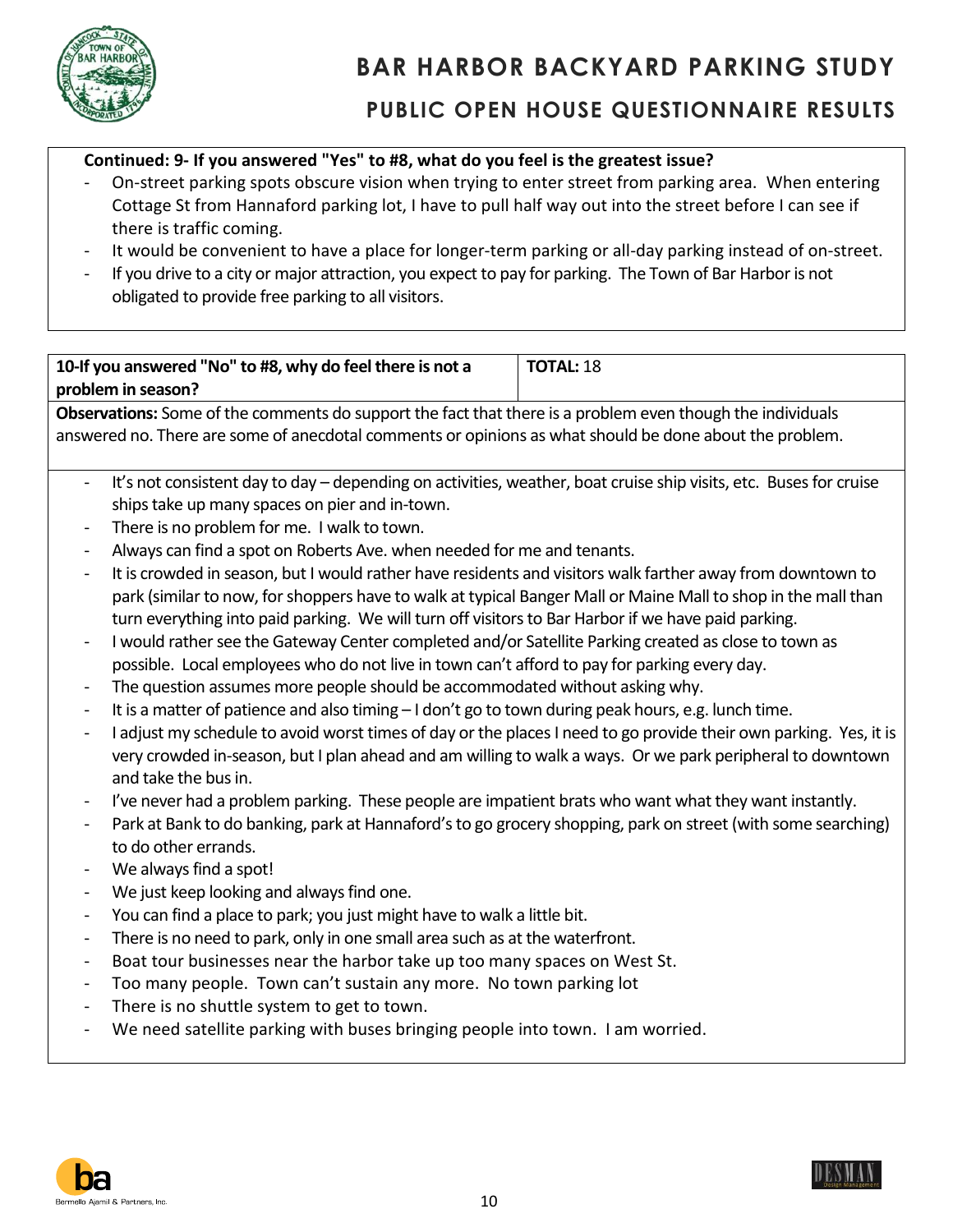



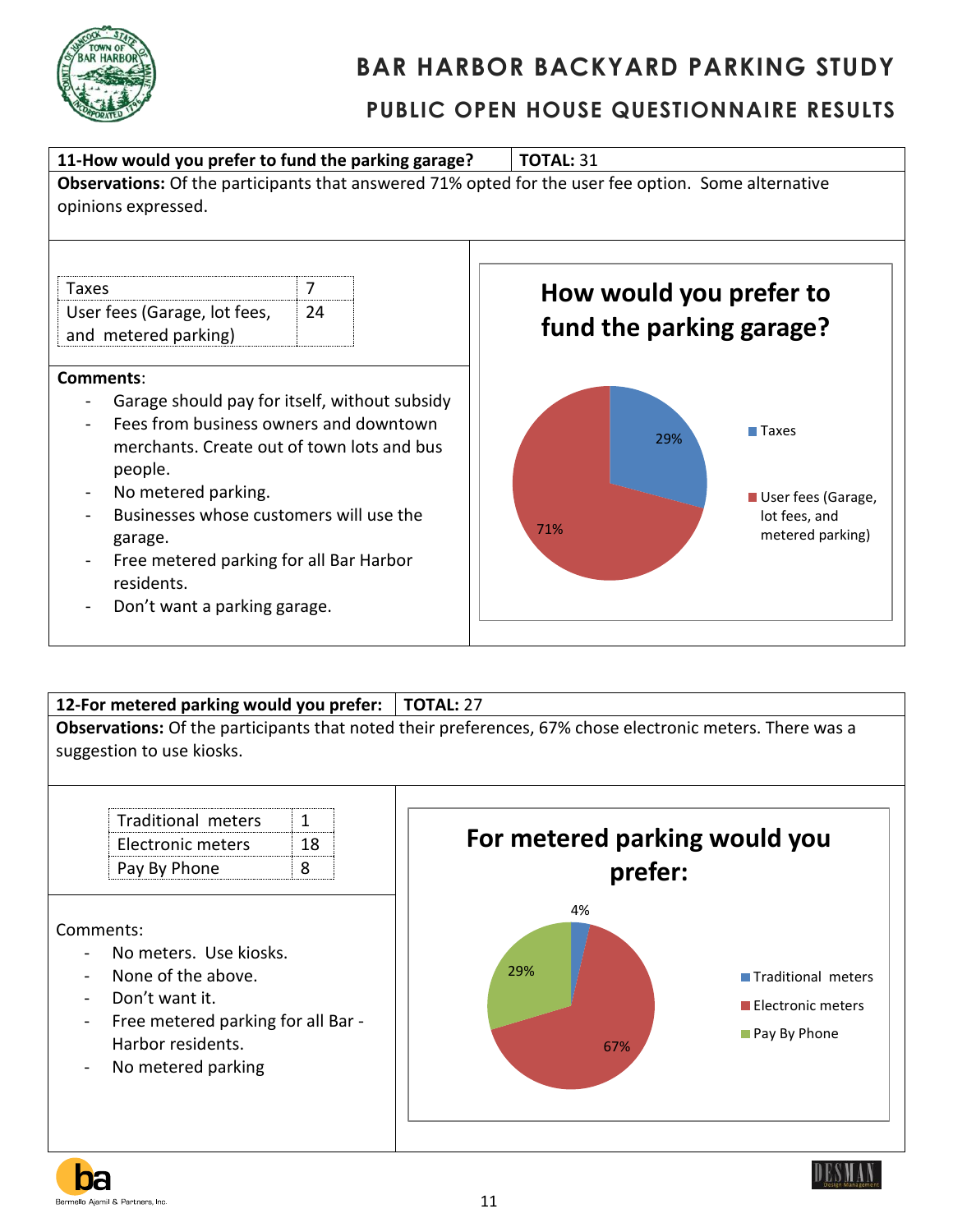

| Observations: The majority of the answers provided were split expressing disagreements with the garage and<br>metered parking. Participants provided multiple responses to the concerns. It interesting how the pie chart<br>becomes more even divided into different concerns.<br>Increased traffic<br>4<br>22<br>Don't agree a garage is the answer<br>Concerns with the design of the garage<br>8<br>Charging for on-street parking<br>19<br>Concerns with the look of the parking meters<br>5<br>6<br>Don't think we should charge for parking anywhere but in the garage<br>What is your biggest concern regarding the<br>recommendation of the Backyard Parking Study?<br>6%<br>9%<br>Increased traffic<br>8%<br>Don't agree a garage is the answer<br>■ Concerns with the design of the<br>34%<br>garage<br>■ Charging for on-street parking<br>■ Concerns with the look of the parking<br>30%<br>meters<br>Don't think we should charge for<br>parking anywhere but in the garage<br>13% | 13-What is your biggest concern regarding the<br>recommendation of the Backyard Parking Study? | <b>TOTAL: 84</b> |
|--------------------------------------------------------------------------------------------------------------------------------------------------------------------------------------------------------------------------------------------------------------------------------------------------------------------------------------------------------------------------------------------------------------------------------------------------------------------------------------------------------------------------------------------------------------------------------------------------------------------------------------------------------------------------------------------------------------------------------------------------------------------------------------------------------------------------------------------------------------------------------------------------------------------------------------------------------------------------------------------------|------------------------------------------------------------------------------------------------|------------------|
|                                                                                                                                                                                                                                                                                                                                                                                                                                                                                                                                                                                                                                                                                                                                                                                                                                                                                                                                                                                                  |                                                                                                |                  |
|                                                                                                                                                                                                                                                                                                                                                                                                                                                                                                                                                                                                                                                                                                                                                                                                                                                                                                                                                                                                  |                                                                                                |                  |
|                                                                                                                                                                                                                                                                                                                                                                                                                                                                                                                                                                                                                                                                                                                                                                                                                                                                                                                                                                                                  |                                                                                                |                  |
|                                                                                                                                                                                                                                                                                                                                                                                                                                                                                                                                                                                                                                                                                                                                                                                                                                                                                                                                                                                                  |                                                                                                |                  |
|                                                                                                                                                                                                                                                                                                                                                                                                                                                                                                                                                                                                                                                                                                                                                                                                                                                                                                                                                                                                  |                                                                                                |                  |
|                                                                                                                                                                                                                                                                                                                                                                                                                                                                                                                                                                                                                                                                                                                                                                                                                                                                                                                                                                                                  |                                                                                                |                  |
|                                                                                                                                                                                                                                                                                                                                                                                                                                                                                                                                                                                                                                                                                                                                                                                                                                                                                                                                                                                                  |                                                                                                |                  |
|                                                                                                                                                                                                                                                                                                                                                                                                                                                                                                                                                                                                                                                                                                                                                                                                                                                                                                                                                                                                  |                                                                                                |                  |
|                                                                                                                                                                                                                                                                                                                                                                                                                                                                                                                                                                                                                                                                                                                                                                                                                                                                                                                                                                                                  |                                                                                                |                  |
|                                                                                                                                                                                                                                                                                                                                                                                                                                                                                                                                                                                                                                                                                                                                                                                                                                                                                                                                                                                                  |                                                                                                |                  |
|                                                                                                                                                                                                                                                                                                                                                                                                                                                                                                                                                                                                                                                                                                                                                                                                                                                                                                                                                                                                  |                                                                                                |                  |
|                                                                                                                                                                                                                                                                                                                                                                                                                                                                                                                                                                                                                                                                                                                                                                                                                                                                                                                                                                                                  |                                                                                                |                  |
|                                                                                                                                                                                                                                                                                                                                                                                                                                                                                                                                                                                                                                                                                                                                                                                                                                                                                                                                                                                                  |                                                                                                |                  |
|                                                                                                                                                                                                                                                                                                                                                                                                                                                                                                                                                                                                                                                                                                                                                                                                                                                                                                                                                                                                  |                                                                                                |                  |
|                                                                                                                                                                                                                                                                                                                                                                                                                                                                                                                                                                                                                                                                                                                                                                                                                                                                                                                                                                                                  |                                                                                                |                  |

- No partnership with Tom Walsh.



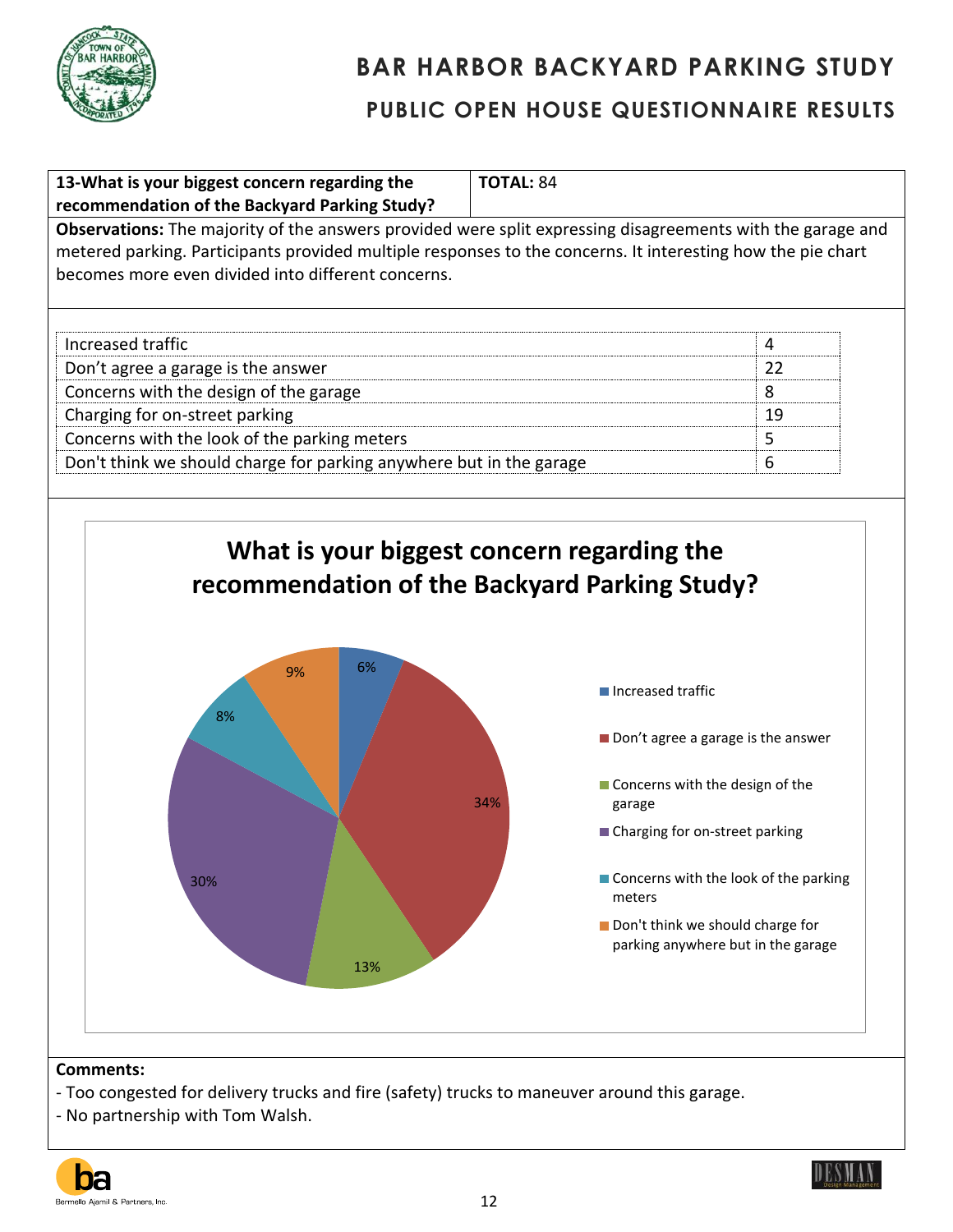

#### **PUBLIC OPEN HOUSE QUESTIONNAIRE RESULTS**

#### **Continued: 13-What is your biggest concern regarding the recommendation of the Backyard Parking Study** – - Garage isn't large enough to solve problem (per 8/19/15 DESMAN Report). - Garage is too costly and Town can't afford it. - **?** -Curbside meters on streets are an eyesore and detract from quaint village character. - There are other places to consider. - I'm content with the parking in Bar Harbor now. - Possible effect on visitors due to paid parking. - Services Access for Backyard abutters. - For the most part, it is a good plan for a long standing issue. - Bar Harbor is too beautiful to put garages and parking meters. - If meters are used as part of the mix, devise mechanism so Bar Harbor residents can use the metered spaces for free during high season. - Expenses falling on year-around residents to accommodate visitors. - It can be the answer, but it's not being presented as part of a holistic concept, with a walkability of Downtown, Satellite parking, and sustainability elements before the plan is implemented. - There are many non-tourism-related, year-round businesses in downtown that do not provide parking for their employees. Some of these employees go and come throughout the day and need a dedicated space for them. We depend on the residential neighborhoods for all-day spaces. Need to issue residential permits for employees too! - Local workers who live outside of town can't afford to pay for parking every day. - It didn't look at parking lot satellite seriously, 2002 excellent report. - No parking meters. Don't encumber our ailing sidewalks, it will push walkers away. - No concerns with the plans. - Need Off island facility and shuttle-buses. - Provide garage for people that need more than 1-hour parking. - I used to live near a tourist town and they brought in metered parking. It was a disaster, the local people stopped coming to into town. -Visiting a town with metered parking is a drag. The idea of a huge parking garage to be used for about 12 weeks is foolish and will look horrible.



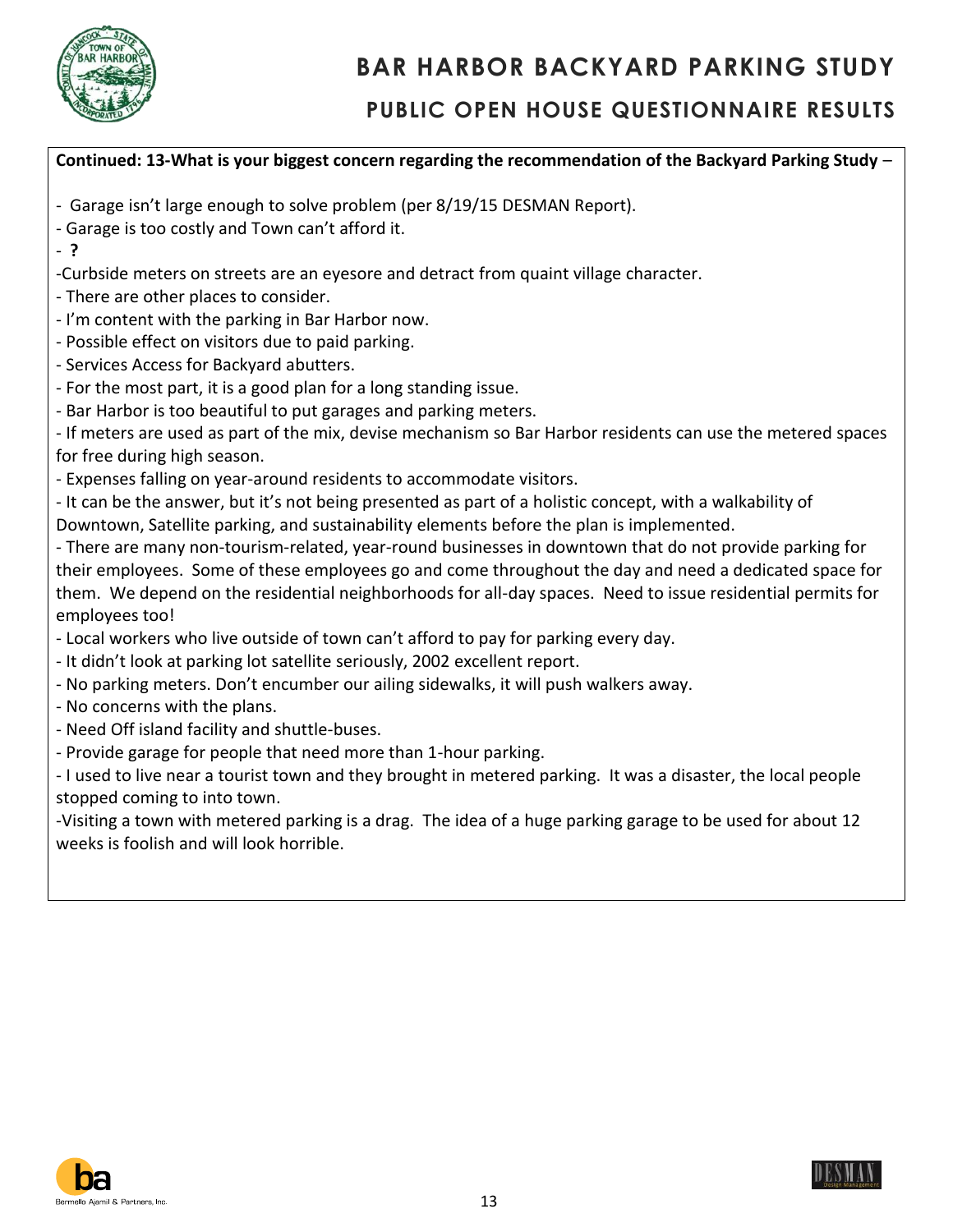





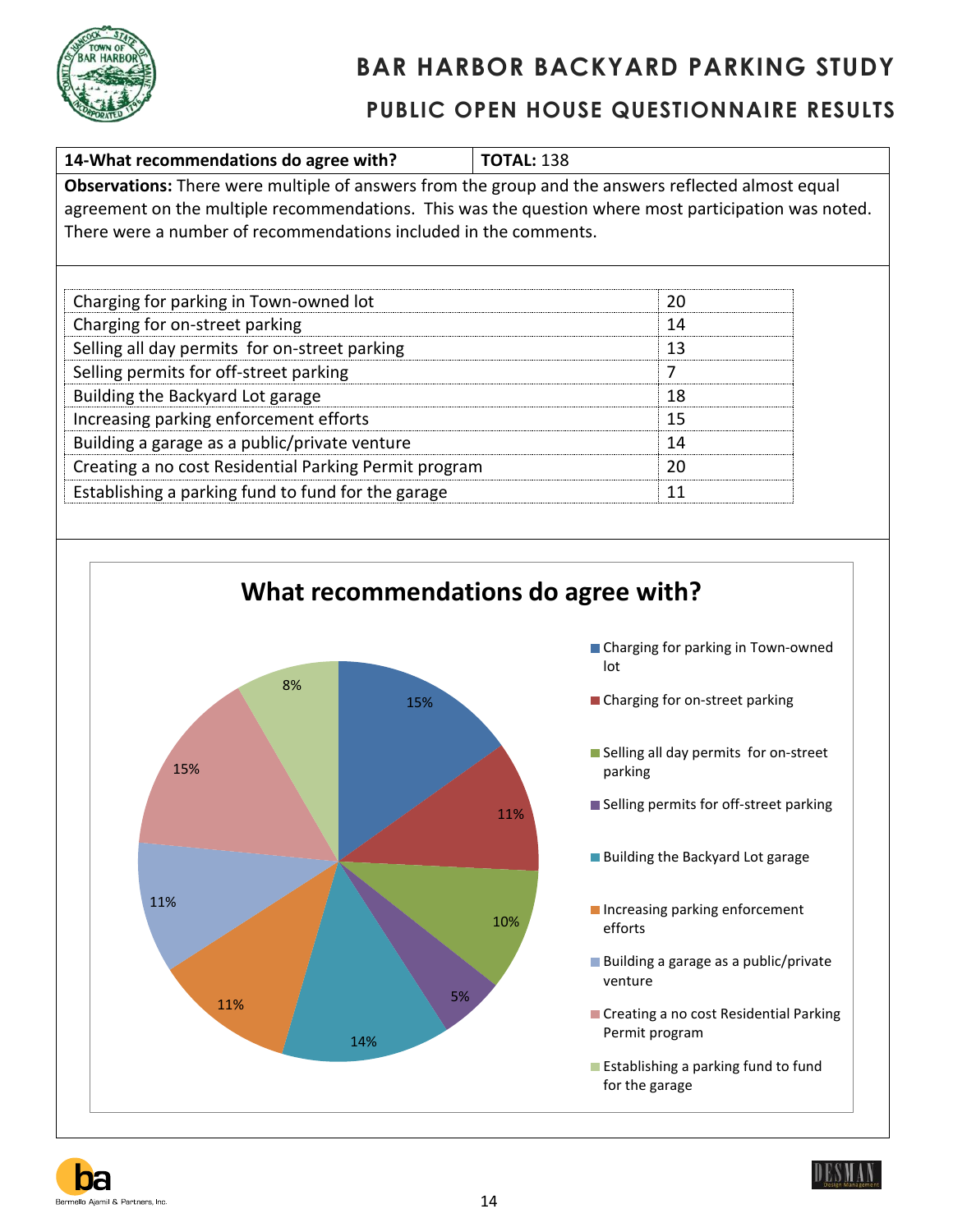

#### **Comments: (No. 14-What recommendations do agree with?)**

- Parking garage will benefit business owners financially. Therefore, business owner should finance the building and maintenance of the garage.
- $-$  No parking garage.
- $-$  Explore alternative strategies that actually solve the parking problem and are more affordable, as satellite parking.
- $-$  Include year-round business employees in the list who can apply for residential parking permits. Otherwise, a disincentive for year-round, non-tourism businesses to locate in town.
- Requiring seasonal employees to park at a satellite lot (school) and shuttle in.
- Consider out of downtown on-island parking lot with express buses.
- $-$  People want convenience and they are willing to pay for it!
- Need an employee permit program during the season.
- Require hotels and boat tours operators to provide satellite parking and shuttle service.
- $-$  Provide restriction of hotel expansion and numbers on boat tours.
- Keep current time limits for street and parking in town-owned lots.
- $-$  Some on-street parking for patrons, no store owners or customers. Eliminate parking on one side of West Street, make garage free and make everything else pay.
- $-$  How about optional pay and display if you want to stay longer than the posted limit  $-$ it's a 2-hour spot and you need to stay 4 hours for your whale watch trip. Make all street and lot parking spaces have a limit of 2 hours or less limit. Maybe convert old Public Works/sandpole lot into a public parking lot.
- Create more parking spaces –There are unused lots in town and around that would look better as parking than abandoned buildings. It may be cheaper to buy those properties than build a garage.
- Park at the Trenton facility and use shuttle-buses.
- None. Discontinue initiative.
- $-$  Leave things as they are.
- Use satellite parking at the old ferry terminal on Route 3 and Field by YMCA.



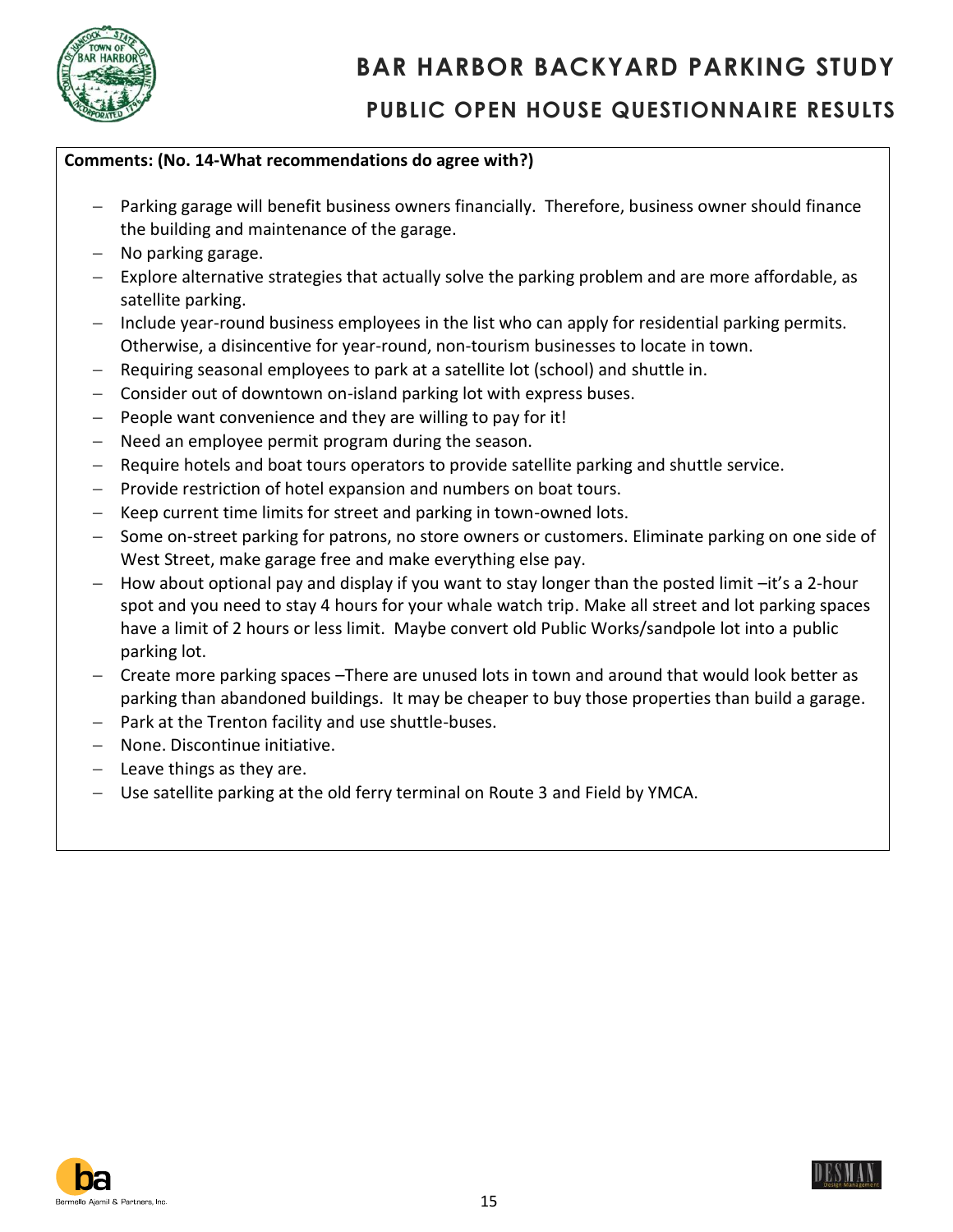

#### **PUBLIC OPEN HOUSE QUESTIONNAIRE RESULTS**

| 15- What actions would you like to see Town Council undertake next with regards   TOTAL: 38 |  |
|---------------------------------------------------------------------------------------------|--|
| to this initiative?                                                                         |  |

#### **Comments:**

- $-$  Feasibility study, funding model, advisory vote.
- $-$  Fine Tune Plan. Take to voters.
- $-$  Listen to the tax payers.
- More public input in various places. Not everyone can make just one meeting.
- $-$  Build this garage and plan for the next one!
- What would be the cost of out of town surface lots and free busing back and forth?
- Never hold a meeting in this format again. People couldn't hear. We couldn't ask questions in an organized way. I prefer everyone asking, answering and hearing same information.
- Move forward.
- Require seasonal employees to park at a satellite lot (school) and shuttle in, such as what is done in Atlantic City, N. J.
- Consider satellite parking with shuttles.
- $-$  I patronize businesses that provide parking for their customers. If garage and on-street meters are installed, the businesses that will profit from more customers would pay for the garage and meters, not town residents.
- Have a meeting and let us talk and give our opinions.
- Do a transportation/parking comprehensive plan.
- Build garage and remove existing parking to make streets more pedestrian friendly.
- Not only did economic development recommend a garage but a citizen "Transportation Task Force" previously had determined the need for a garage and on street meters.
- Not to go into this venture with a business entity.
- Have more discussion about the "Big Picture", including traffic flow and parking by developing Ferry terminal, using parking lots and Island Explorer shuttle buses (high school, Cenneis Emerson, Gateway, Park Visitor center, etc.).
- $-$  Have out of town employee use parking lots. Make Ocean Properties purchase their own land to provide parking for West St. hotel and tour boats.
- Ask Ocean Properties to figure out a system that uses a phone to call them for a shuttle to pick one up on 17-minute drive out of town. I do this at the airport in Boston and they carry my luggage.
- Assure that all shops have accessibility for deliveries.
- Make streets green and walking only. Move whale watch, ships out of town such as Diver Ed at COA.
- Should have been addressing funding for the last several years to offset costs, maintenance, etc. before construction.
- Discuss a more holistic approach. Start with satellite parking and infrastructure to accommodate that with metered parking. We need to have a feasible and long term strategy with better communication.
- $-$  I think the answers are a mix of the recommendations, but this is the cart before horse. Alternative 1 will win lots of public PR.
- Go back to the 2002 parking lot recommendation of automated parking lot meters.

-